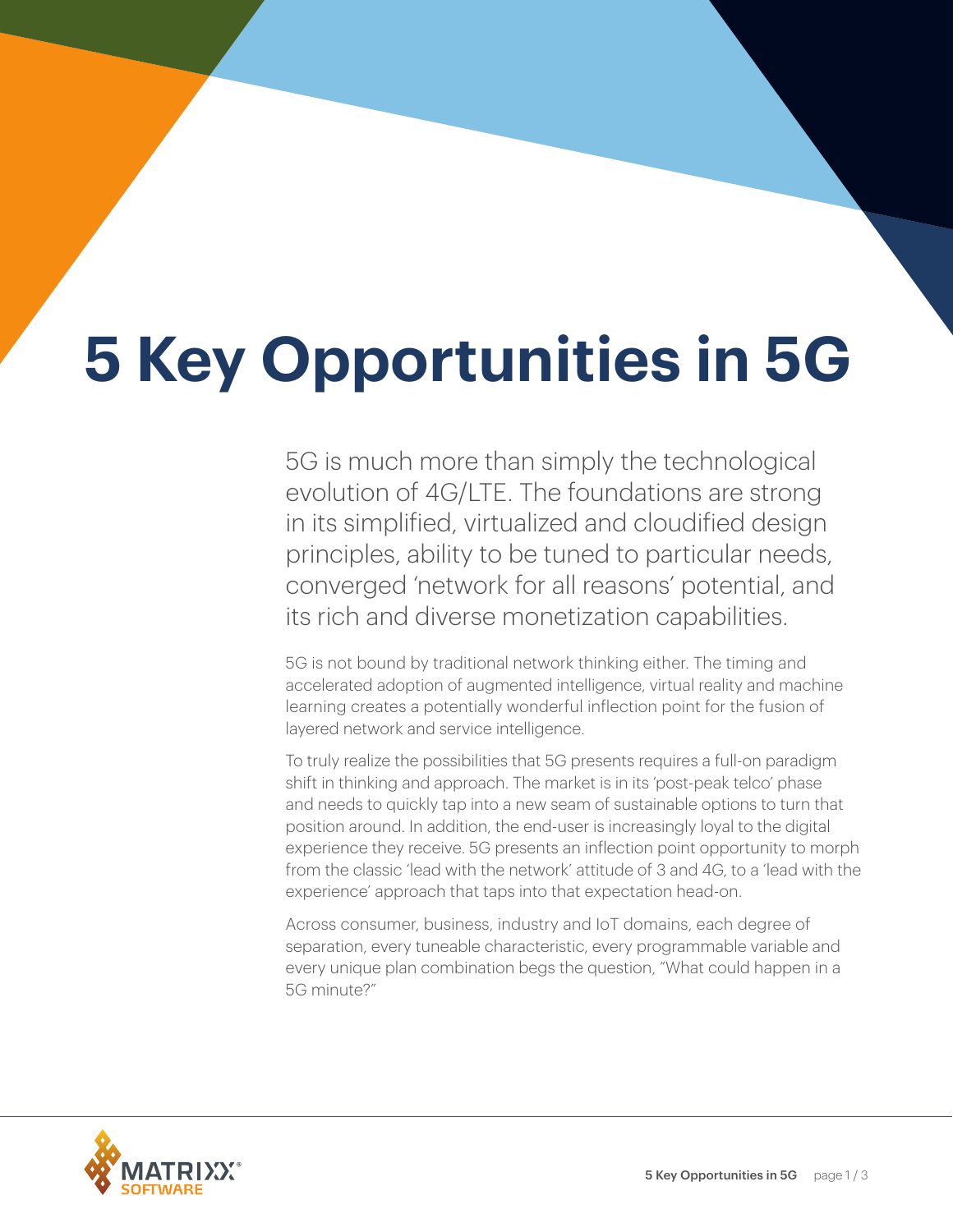## 1. Network Slicing

Network slicing will truly be the bedrock of 5G monetization for the telcos with its ability to microtarget specific groups or domains. From device to the cloud, the network can now be segmented, securely partitioned end-to-end and 'tuned' to the inherent needs of a particular domain based on need and opportunity. That tuning could include adjustable parameters such as bandwidth, quality of service, latency, security and reliability. In addition, the capacity to fuse elements such as intelligent utilization triggers, behavioral analytics and intradomain coherence delivers a compelling capability.

#### Monetization Opportunity

Network slice as a service will provide a 'self-help' package for businesses as they configure and control their own network service, such as a wireless VPN via a digital portal. The end-user will then be responsible for all adds, moves, changes and parameter adjustments within that slice. The monetization prospect for the telco lies within the overall market appeal and draw of a self-controlled service combined with operational change triggers and offers driven via behavioral analytics.

### 2. Small Cell as a Service

One of the main promises of 5G lies in its increased bandwidth potential over LTE/4G, which is partially driven by greater usage of higher frequency bands in the radio spectrum. While this does offer massively augmented bandwidth, it suffers from limited distance propagation and requires the siting of many distributed small cells (appearing where large crowds gather) to be effective.

#### Monetization Opportunity

Providing a sponsored 'small cell as a service' (for example, in sporting venues or retail malls) in which users can automatically 'roam' may offer appealing VR based customer engagement applications that require ultra-high bandwidth. The handover between the macro and small cell environment would be seamless AND the experience consistent, with full feature transparency between the two being part of the same network or slice. The monetization opportunity for the telcos lies within the provision of a managed service on behalf of the venue with triggers based on utilization, treatment, advertising and big-data behavioral analytics driving broader upsell.

## 3. Smart Family

The increasing 'digital footprint' within the modern household, consisting of a myriad of personal and smart devices creates a compelling and sizeable opportunity. While 'friends and family' group plans have been common for some time, often households are left with a number of separate suppliers to contend with when the bigger footprint is considered.

#### Monetization Opportunity

The monetization outlook for telcos is supplying a one-stop shop that brings disparate service elements under an integrated umbrella with numerous probability and usage triggers. The ability to deliver and uniquely treat all aspects of a smart family service, from VR gaming to home security to remote meter monitoring, has an inherent appeal. It also helps telcos tap into an increased share of household spending by broadening their reach beyond simply mobile.